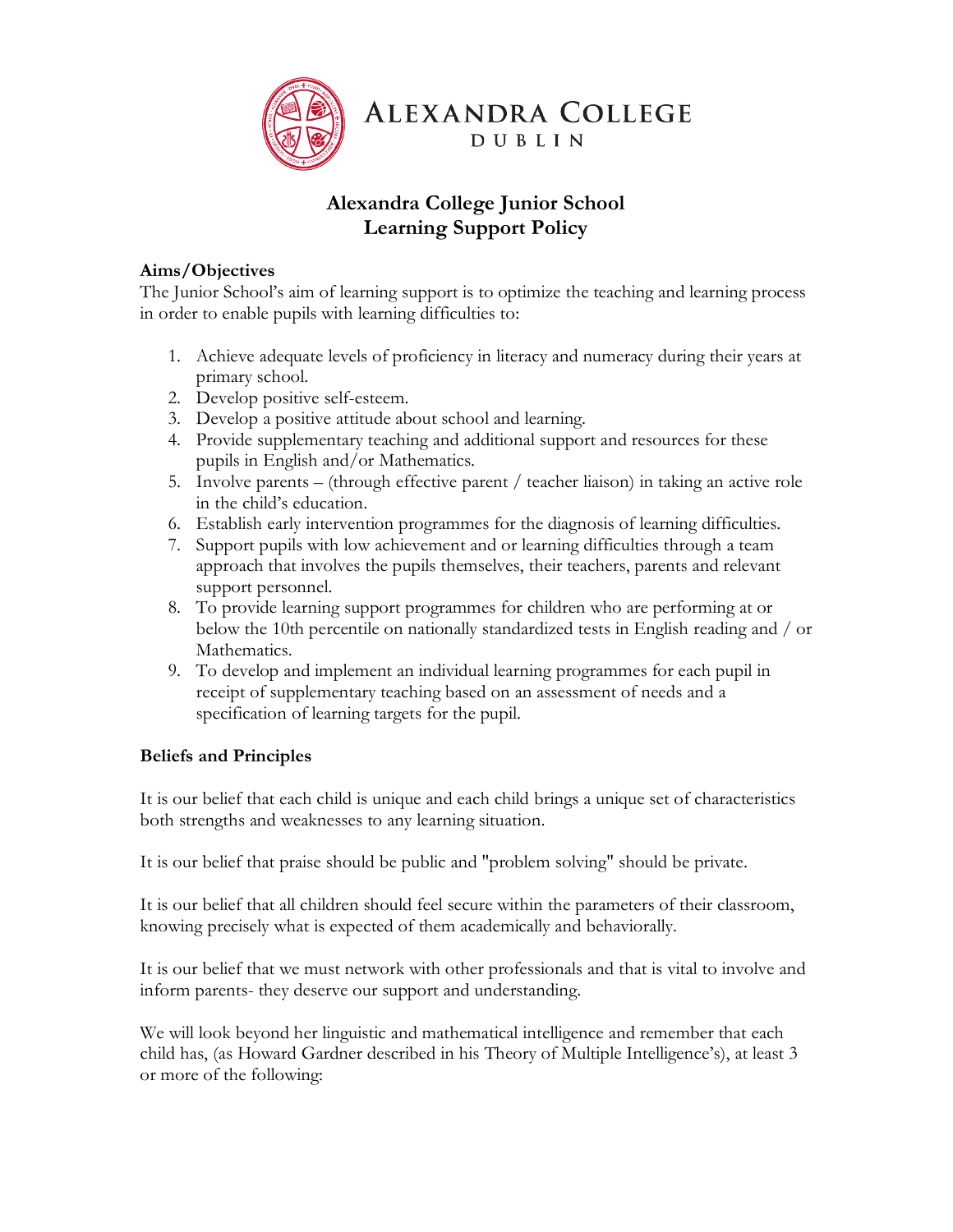- 1. Factual Intelligence.
- 2. Analytic Intelligence (ability to reason).
- 3. Numerate Intelligence.
- 4. Linguistic Intelligence.
- 5. Spatial Intelligence (Artists, Entrepreneurs, System Analysts)
- 6. Athletic Intelligence.
- 7. Intuitive Intelligence (Aptitude for sensing and seeing that which is not always obvious.)
- 8. Emotional Intelligence self-awareness, self-control, persistence, zeal.
- 9. Practical Intelligence Plain common sense.
- 10. Interpersonal Intelligence (Social and leadership skills).
- 11. Musical Intelligence.

#### **Staff Roles and Responsibilities**

The Junior School Head with the support, and in consultation with the school staff, shall develop and implement the school policies on learning support and special needs.

- 1. Shall work with teachers and parents.
- 2. Shall monitor the implementations of the school plan on learning support.
- 3. Monitor the selection of pupils.
- 4. Consult with teachers on how they can contribute to the implementation of the school plan on learning support.
- 5. Shall oversee the planning by teachers of individual profile and learning programme for each pupil receiving supplementary teaching.
- 6. Shall encourage professional development of class teachers so that they are better equipped to identify characteristics and effects of general and specific learning difficulties/disabilities, and that class teachers are aware of the support services available.
- 7. Shall facilitate communication between class teachers/parents of pupils in receipt of supplementary teaching and the learning support teacher.

### **Role of Class Teacher**

The class teacher has primary responsibility for the progress of all pupils in her class:

- Should bring his/her concerns about a particular child to the attention of the Learning Support Teacher.
- Should contribute to developing the Individual Profile and Learning Programme with the Learning Support teacher with activities designed to attain those targets.
- Shall consult with parents and develop strong links between the learning activities of pupils at home and at school.
- Shall implement the school policies on screening and selecting pupils for supplementary teaching in English and in Mathematics by administering and doing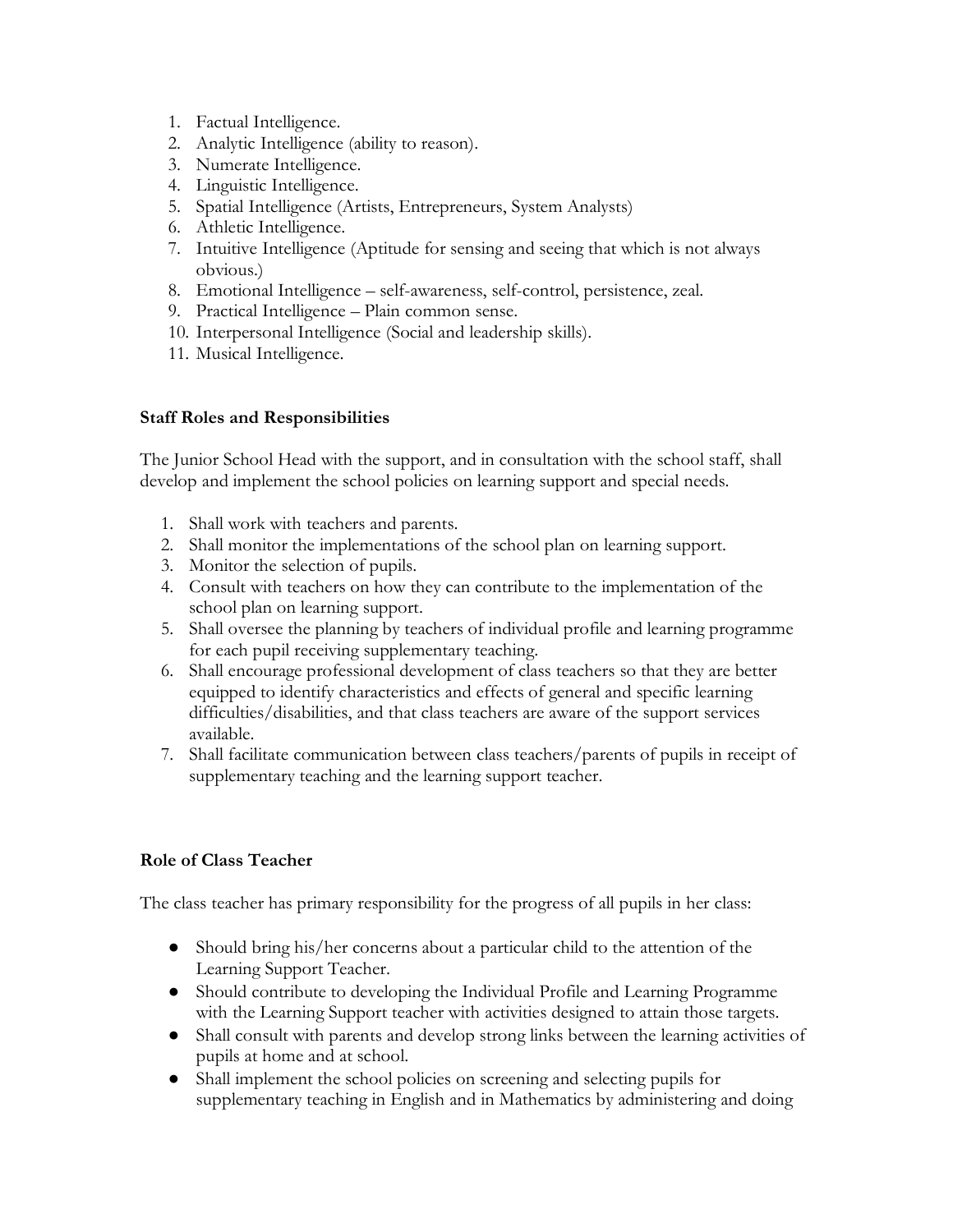appropriate standardized tests i.e. Drumcondra Test to be administered to all pupils from J2-J6 in the month of May

- Shall differentiate the class curriculum appropriately to meet the needs of all the pupils and shall provide learning activities, which are suitably challenging and which also ensure success and progress.
- Liaise with Learning Support Teacher on a regular basis regarding the pupil's progress.
- Review the pupil's progress at the end of an instructional term with Learning Support.
- Make parents aware of the concerns of the school about their child's progress.
- Seek the approval of parents to proceed with further testing.
- Set up initial meetings with Learning Support Teacher and parents.

If supplementary teaching is being reduced or discounted the class teacher shall inform parents of particular arrangements in the mainstream classroom that will continue to support the child's learning needs.

### **Role of Learning Support Teacher**

The Learning Support Teacher shall assist in developing and implementing an I.P.L.P. for each pupil who is selected for supplementary teaching in consultation with class teacher and parent, other duties include:

- Maintaining and planning a record for each individual or group of pupils in Learning Support.
- Coordinating the implementation of whole school procedures for the selection of pupils for supplementary teaching in line with that specified in the school plan on learning support i.e. Time for testing and frequency of testing.
- Consulting with the Junior School Head regarding the purchase of learning resources books and materials.
- Liaise with Learning Support Teacher on a regular basis regarding the pupil's progress.
- Liaise with class teachers at least once each term: such areas as approaches to language development reading, writing, penmanship and mathematics.
- Discussing outcomes of diagnostic assessment to the relevant parties and based on the outcomes of diagnostic screening to develop I.P.L.P in consulting with class teacher.
- Identifying children who may have general or specific learning difficulties.
- To meet with parents to discuss the outcome of screening and the actions to be taken by the school to meet the targets of the I.P.L.P and also to discuss ways in which the pupils learning can be supported at home. Meet with individual parents when necessary to review targets and progress.
- Consult with parents, class teacher when supplementary teaching is being discontinued.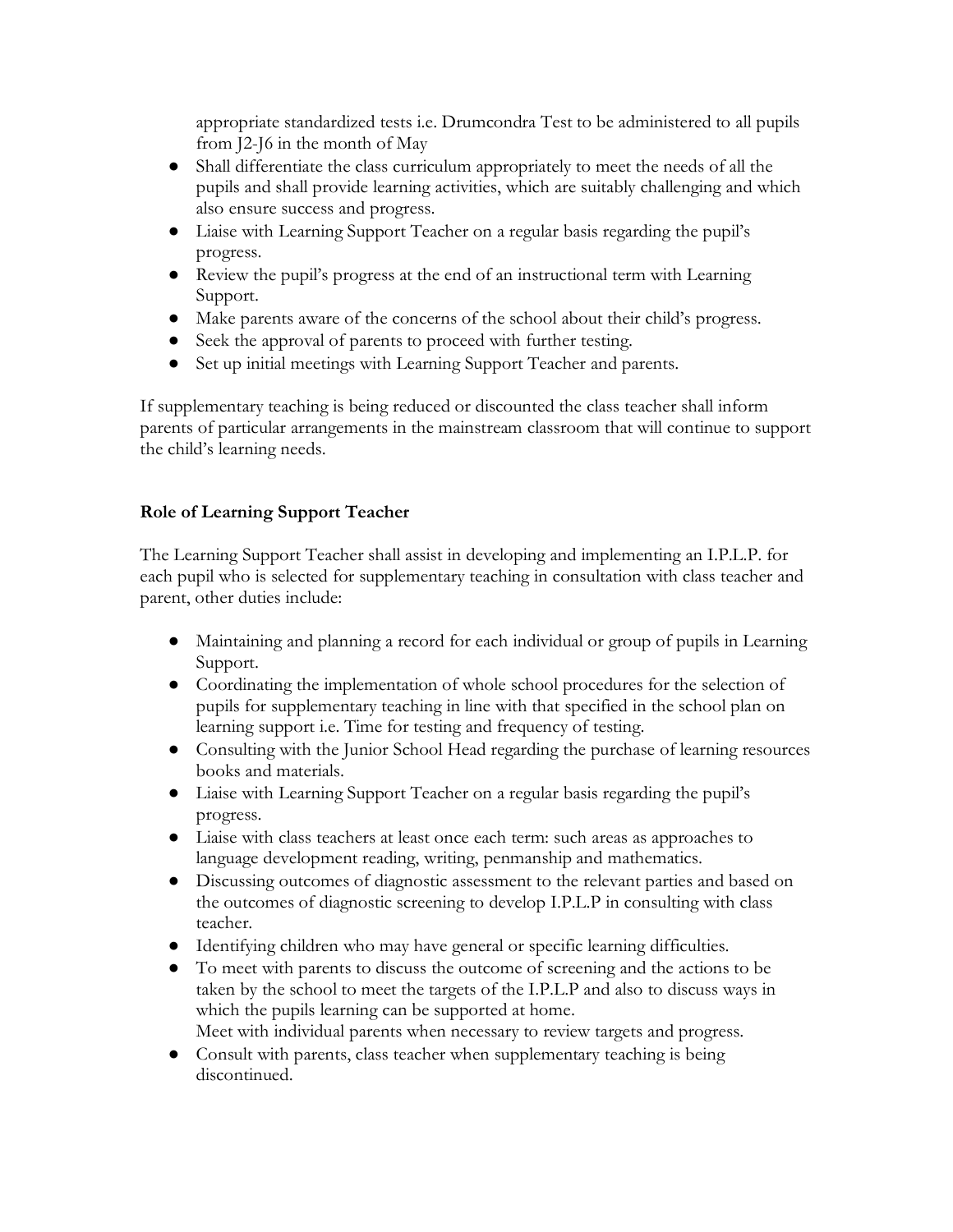#### **Prevention Strategies**

Learning difficulties can be prevented or at least alleviated by implementing appropriate whole school programme in English and Maths – the following strategies to be included in the whole school plan:

**A)** Development of agreed approaches to language development.

**B)** Providing additional support in language development and in relevant early literacy and numerical skills to people who need it.

**C)** Ongoing structured observations and assessment of the language, literacy and numerical skills of pupils in Junior and Senior Infants to facilitate early identification of possible learning difficulties.

#### **Whole School Strategies in Literacy Skills in English**

1) Developing Emergent Literacy Skills i.e. page, letter, word, sentence, left to right directionality, links between pictures and words.

2) Developing Phonemic Awareness.

3) Developing word Identification Skills i.e. sight vocabulary and Phonemic awareness.

4) Teach the essentials of grammar.

5) Teaching Reading Comprehension Strategies.

Teach planning techniques for creative writing and project work

6) Linking Reading and Writing and to encourage children to:

Draft/Revisit/Edit.

7) Providing well stocked class libraries

8) Encouraging D.E.A.R. time set aside 15 minutes per week where we drop everything and Read."

9) We shall empower our emerging readers by offering them freedom of choice.

10) We will encourage reluctant readers and provide them with high interest low level text.